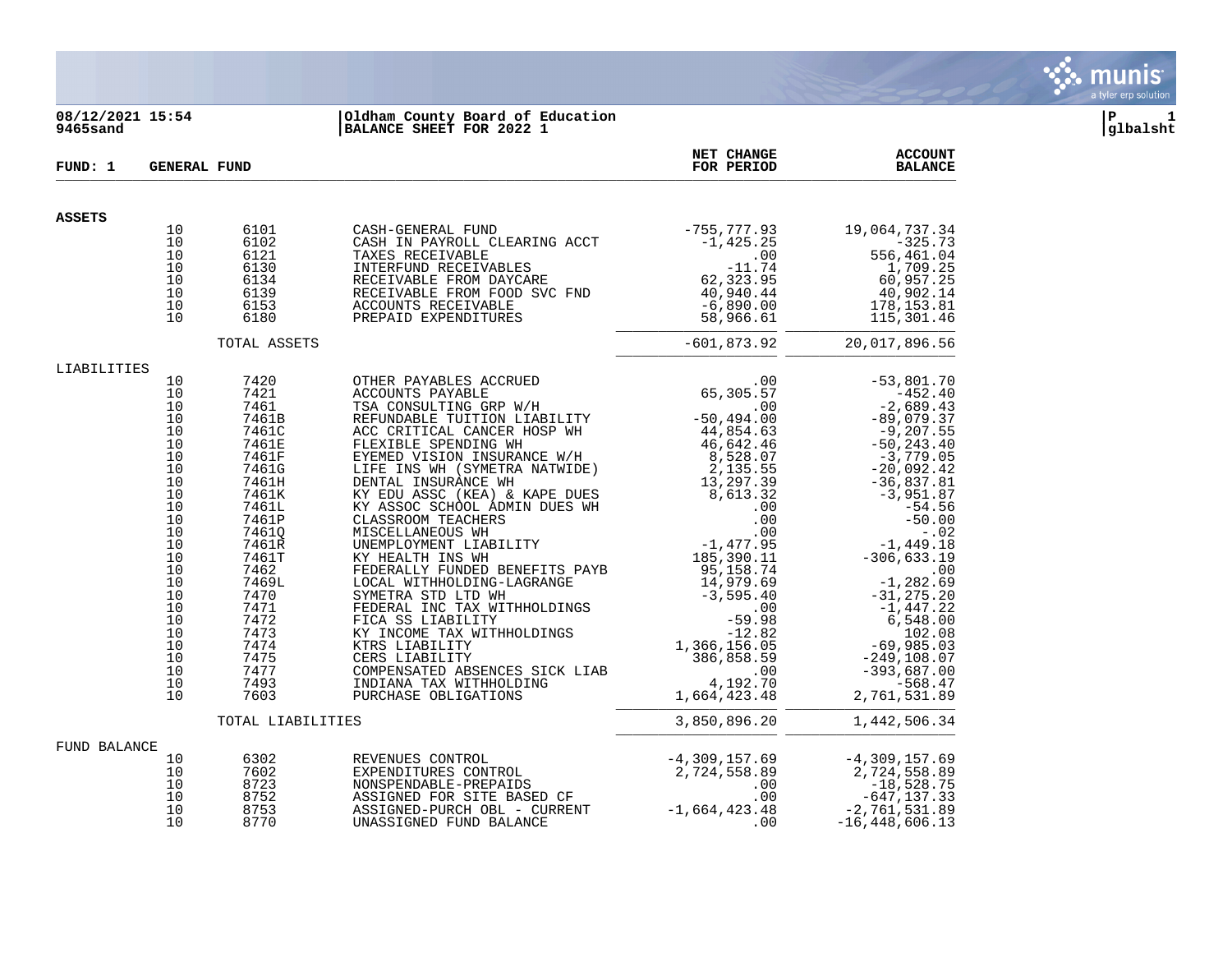

| 08/12/2021 15:54<br>9465sand |                                  | Oldham County Board of Education<br>BALANCE SHEET FOR 2022 1 |                                 |                           | $\overline{2}$<br> glbalsht |
|------------------------------|----------------------------------|--------------------------------------------------------------|---------------------------------|---------------------------|-----------------------------|
| FUND: 1                      | <b>GENERAL FUND</b>              |                                                              | <b>NET CHANGE</b><br>FOR PERIOD | ACCOUNT<br><b>BALANCE</b> |                             |
| <b>FUND BALANCE</b>          |                                  |                                                              |                                 |                           |                             |
|                              | TOTAL FUND BALANCE               |                                                              | $-3, 249, 022.28$               | $-21,460,402.90$          |                             |
|                              | TOTAL LIABILITIES + FUND BALANCE |                                                              |                                 | 601,873.92 -20,017,896.56 |                             |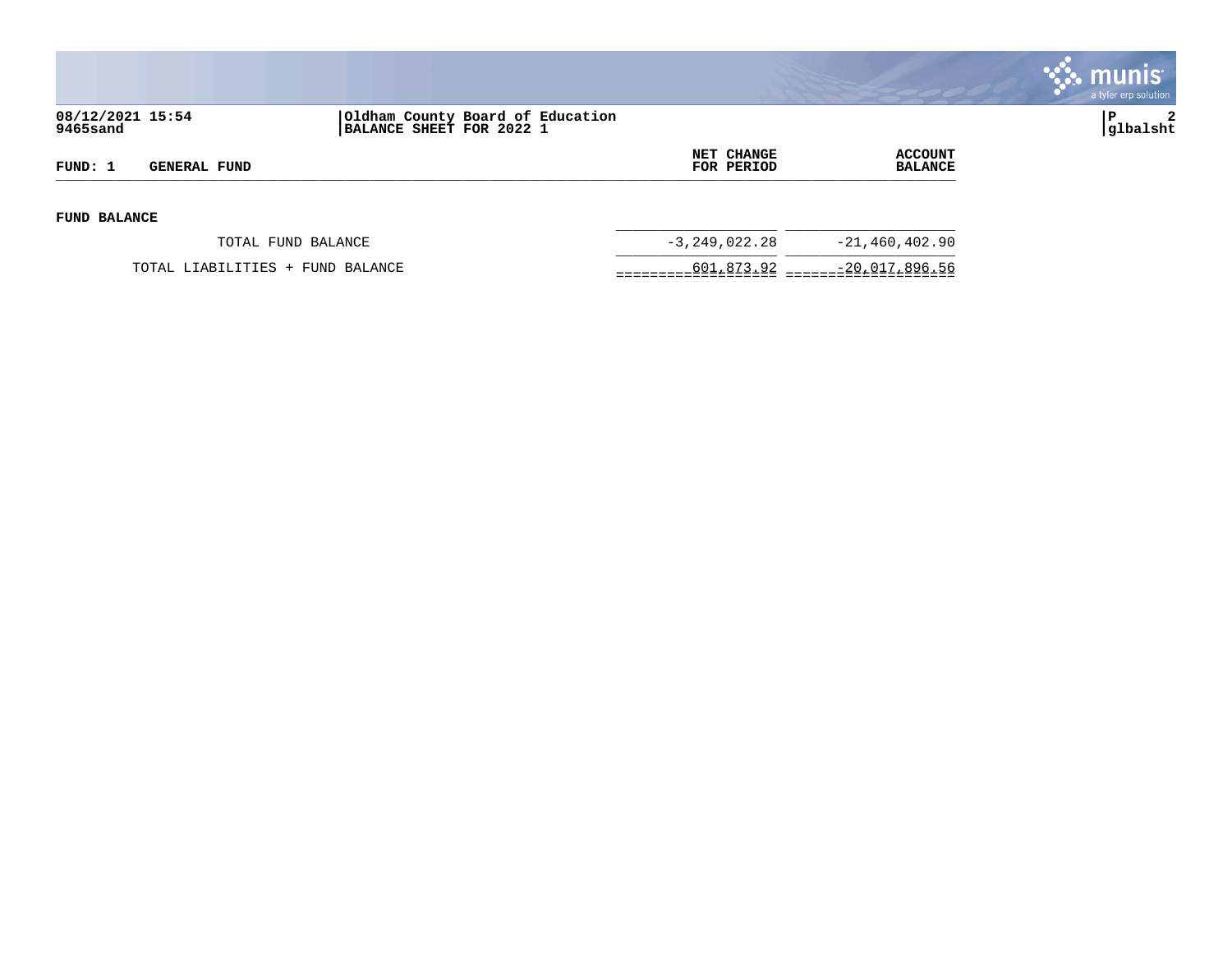

# **08/12/2021 15:54 |Oldham County Board of Education |P 3 9465sand |BALANCE SHEET FOR 2022 1 |glbalsht**

| FUND: 2                          |                                  | SPECIAL REVENUE                              |                                                                                                                                                                   | <b>NET CHANGE</b><br>FOR PERIOD                                            | <b>ACCOUNT</b><br><b>BALANCE</b>                               |
|----------------------------------|----------------------------------|----------------------------------------------|-------------------------------------------------------------------------------------------------------------------------------------------------------------------|----------------------------------------------------------------------------|----------------------------------------------------------------|
| <b>ASSETS</b>                    |                                  |                                              |                                                                                                                                                                   |                                                                            |                                                                |
|                                  | 20<br>20<br>20<br>20<br>20<br>20 | 6101<br>6130<br>6150<br>6153<br>6154<br>6155 | CASH-SPECIAL REVENUE/GRANTS<br>INTERFUND RECEIVABLES<br>OTHER RECEIVABLES<br>ACCOUNTS RECEIVABLE<br>Intergovrnmntl Recvble-State<br>Intergovrnmtl Recvbl-Ind Fedl | $-55.98$<br>.00<br>.00<br>$-20,890.12$<br>$-7,762.69$<br>$-1, 123, 576.93$ | $-401, 211.45$<br>$-1,494.10$<br>1,000.00<br>.00<br>.00<br>.00 |
|                                  |                                  | TOTAL ASSETS                                 |                                                                                                                                                                   | $-1,152,285.72$                                                            | $-401,705.55$                                                  |
| LIABILITIES                      | 20<br>20<br>20                   | 7421<br>7481<br>7603                         | ACCOUNTS PAYABLE<br>ADVANCES FROM GRANTORS/OTHERS<br>PURCHASE OBLIGATIONS                                                                                         | 3, 175. 47<br>747,404.70<br>264, 268.41                                    | .00<br>1,000.00<br>264, 268.41                                 |
|                                  |                                  | TOTAL LIABILITIES                            |                                                                                                                                                                   | 1,014,848.58                                                               | 265, 268.41                                                    |
| <b>FUND BALANCE</b>              | 20<br>20<br>20<br>20             | 6302<br>7602<br>8753<br>8770                 | REVENUES CONTROL<br>EXPENDITURES CONTROL<br>ASSIGNED-PURCH OBL - CURRENT<br>UNASSIGNED FUND BALANCE                                                               | $-536,667.96$<br>938, 373.51<br>$-264, 268.41$<br>.00                      | $-536,667.96$<br>938, 373.51<br>$-264, 268.41$<br>$-1,000.00$  |
|                                  |                                  | TOTAL FUND BALANCE                           |                                                                                                                                                                   | 137,437.14                                                                 | 136,437.14                                                     |
| TOTAL LIABILITIES + FUND BALANCE |                                  |                                              | 1,152,285.72                                                                                                                                                      | 401,705.55                                                                 |                                                                |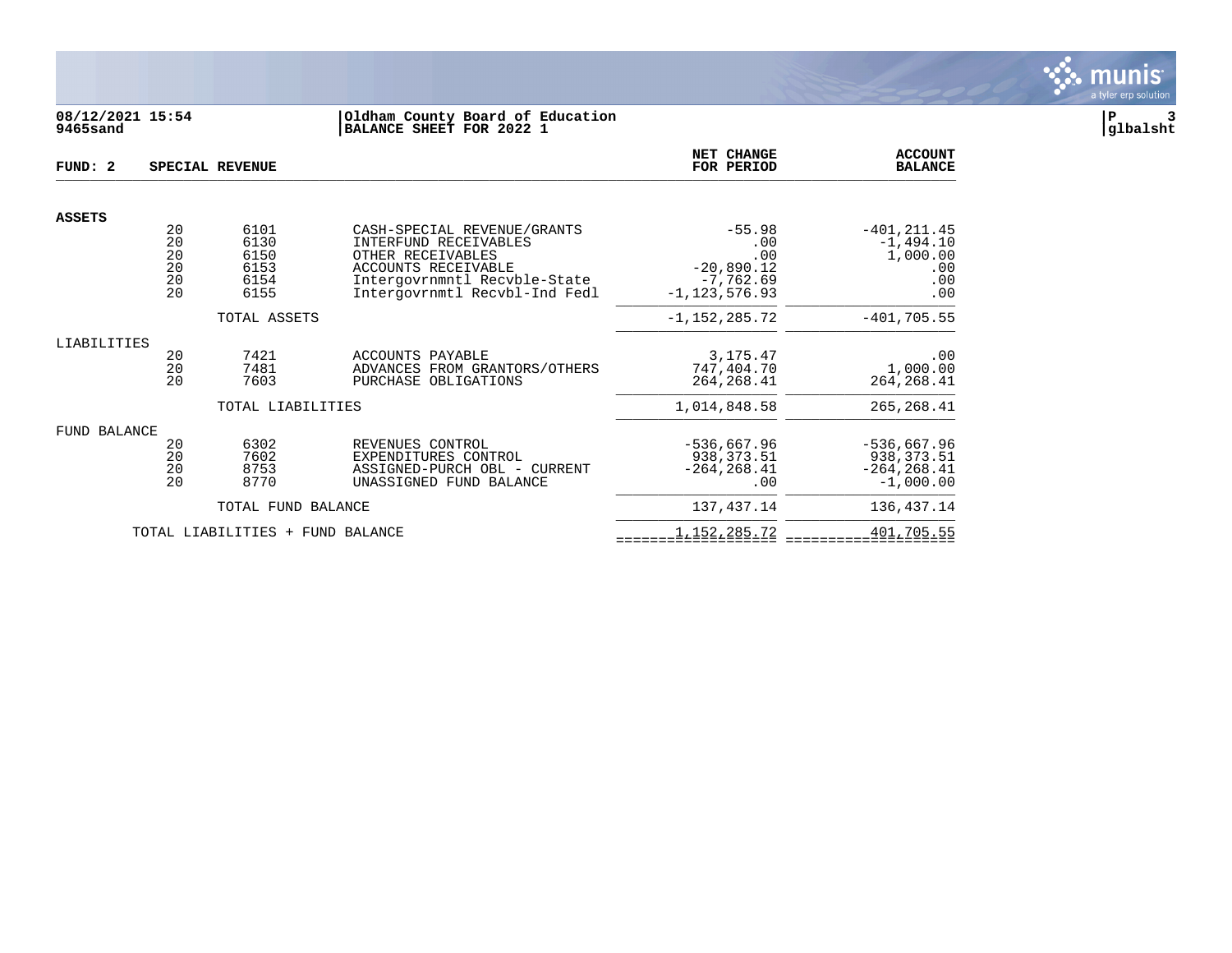

### **08/12/2021 15:54 |Oldham County Board of Education |P 4 9465sand |BALANCE SHEET FOR 2022 1 |glbalsht**

| FUND: 21      |                      | DISTRICT ACTIVITY FUND 21 AY     |                                                                                              | NET CHANGE<br>FOR PERIOD                           | <b>ACCOUNT</b><br><b>BALANCE</b>                           |
|---------------|----------------------|----------------------------------|----------------------------------------------------------------------------------------------|----------------------------------------------------|------------------------------------------------------------|
| <b>ASSETS</b> | 21                   | 6101                             |                                                                                              |                                                    |                                                            |
|               |                      |                                  | CASH-GENERAL FUND                                                                            | $-54, 256.67$                                      | $-49, 285.42$                                              |
|               |                      | TOTAL ASSETS                     |                                                                                              | $-54, 256.67$                                      | $-49, 285.42$                                              |
| LIABILITIES   | 21                   | 7603                             | PURCHASE OBLIGATIONS                                                                         | 273,503.22                                         | 273,503.22                                                 |
|               |                      | TOTAL LIABILITIES                |                                                                                              | 273,503.22                                         | 273,503.22                                                 |
| FUND BALANCE  | 21<br>21<br>21<br>21 | 6302<br>7602<br>8737<br>8753     | REVENUES CONTROL<br>EXPENDITURES CONTROL<br>RESTRICTED OTHER<br>ASSIGNED-PURCH OBL - CURRENT | $-17, 352.16$<br>71,608.83<br>.00<br>$-273,503.22$ | $-17, 352.16$<br>71,608.83<br>$-4,971.25$<br>$-273,503.22$ |
|               |                      | TOTAL FUND BALANCE               |                                                                                              | $-219, 246.55$                                     | $-224, 217.80$                                             |
|               |                      | TOTAL LIABILITIES + FUND BALANCE |                                                                                              | 54,256.67                                          | 49,285.42                                                  |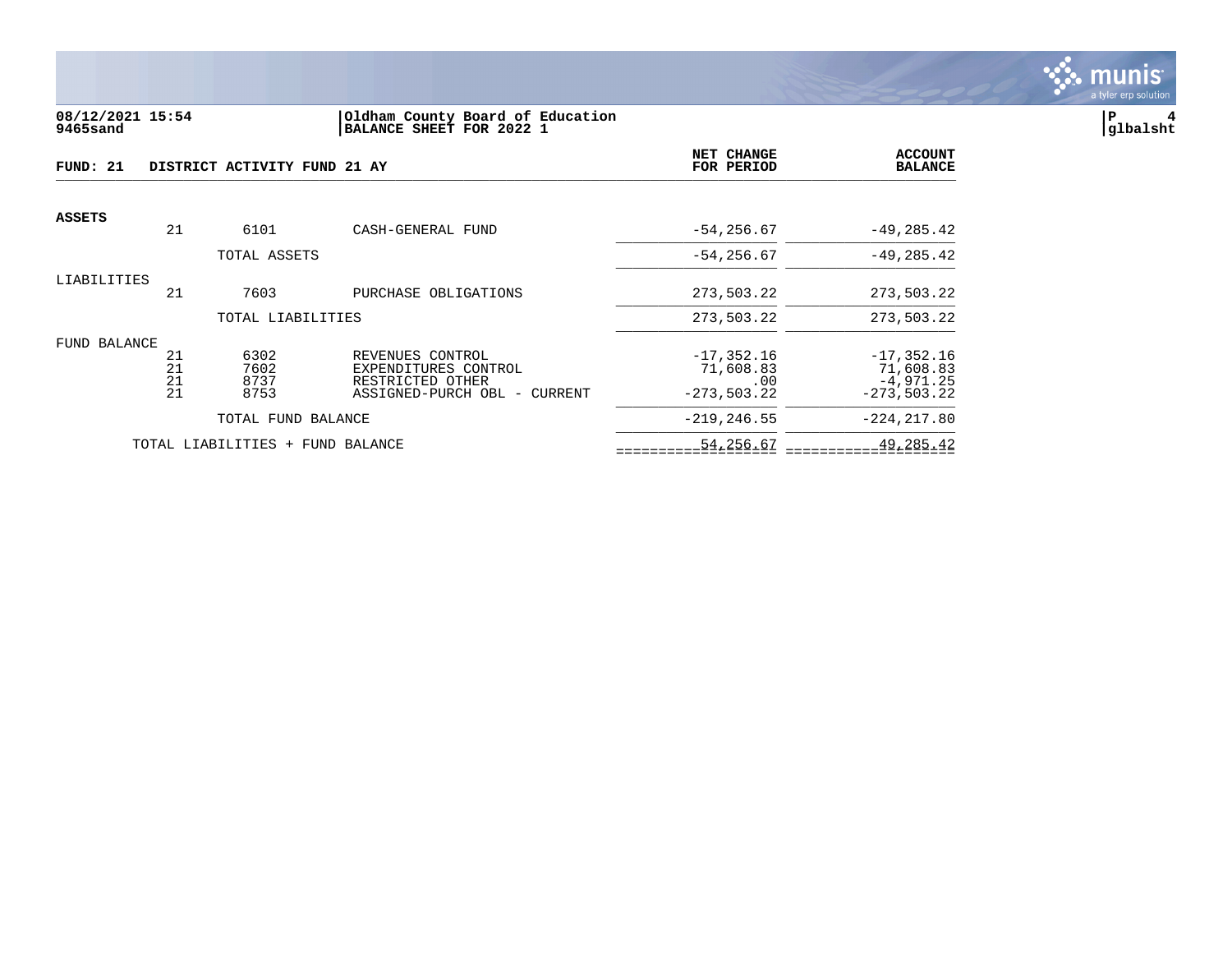

#### **08/12/2021 15:54 |Oldham County Board of Education |P 5 9465sand |BALANCE SHEET FOR 2022 1 |glbalsht**

| FUND: 22      |                            | DISTRICT ACTIVITY FUND 22 MY         |                                                                                                                                        | NET CHANGE<br>FOR PERIOD                               | <b>ACCOUNT</b><br><b>BALANCE</b>                                         |
|---------------|----------------------------|--------------------------------------|----------------------------------------------------------------------------------------------------------------------------------------|--------------------------------------------------------|--------------------------------------------------------------------------|
| <b>ASSETS</b> |                            |                                      |                                                                                                                                        |                                                        |                                                                          |
|               | 22                         | 6101                                 | CASH-DISTRICT ACTIVITY                                                                                                                 | $-24, 214.16$                                          | 2,019,721.27                                                             |
|               |                            | TOTAL ASSETS                         |                                                                                                                                        | $-24, 214.16$                                          | 2,019,721.27                                                             |
| LIABILITIES   | 22<br>22                   | 7421<br>7603                         | ACCOUNTS PAYABLE<br>PURCHASE OBLIGATIONS                                                                                               | 2,075.74<br>9,603.01                                   | .00<br>9,603.01                                                          |
|               |                            | TOTAL LIABILITIES                    |                                                                                                                                        | 11,678.75                                              | 9,603.01                                                                 |
| FUND BALANCE  | 22<br>22<br>22<br>22<br>22 | 6302<br>7602<br>8737<br>8753<br>8755 | REVENUES CONTROL<br>EXPENDITURES CONTROL<br>RESTRICTED - OTHER<br>ASSIGNED-PURCH OBL -<br>CURRENT<br>ASSIGNED-PURCH OBL -<br>PRD 13/YE | $-30,080.26$<br>52,218.68<br>.00<br>$-9,603.01$<br>.00 | $-30,080.26$<br>52,218.68<br>$-2,071,030.60$<br>$-9,603.01$<br>29,170.91 |
|               |                            | TOTAL FUND BALANCE                   |                                                                                                                                        | 12,535.41                                              | $-2,029,324.28$                                                          |
|               |                            | TOTAL LIABILITIES + FUND BALANCE     |                                                                                                                                        | 24, 214. 16                                            | $-2,019,721.27$                                                          |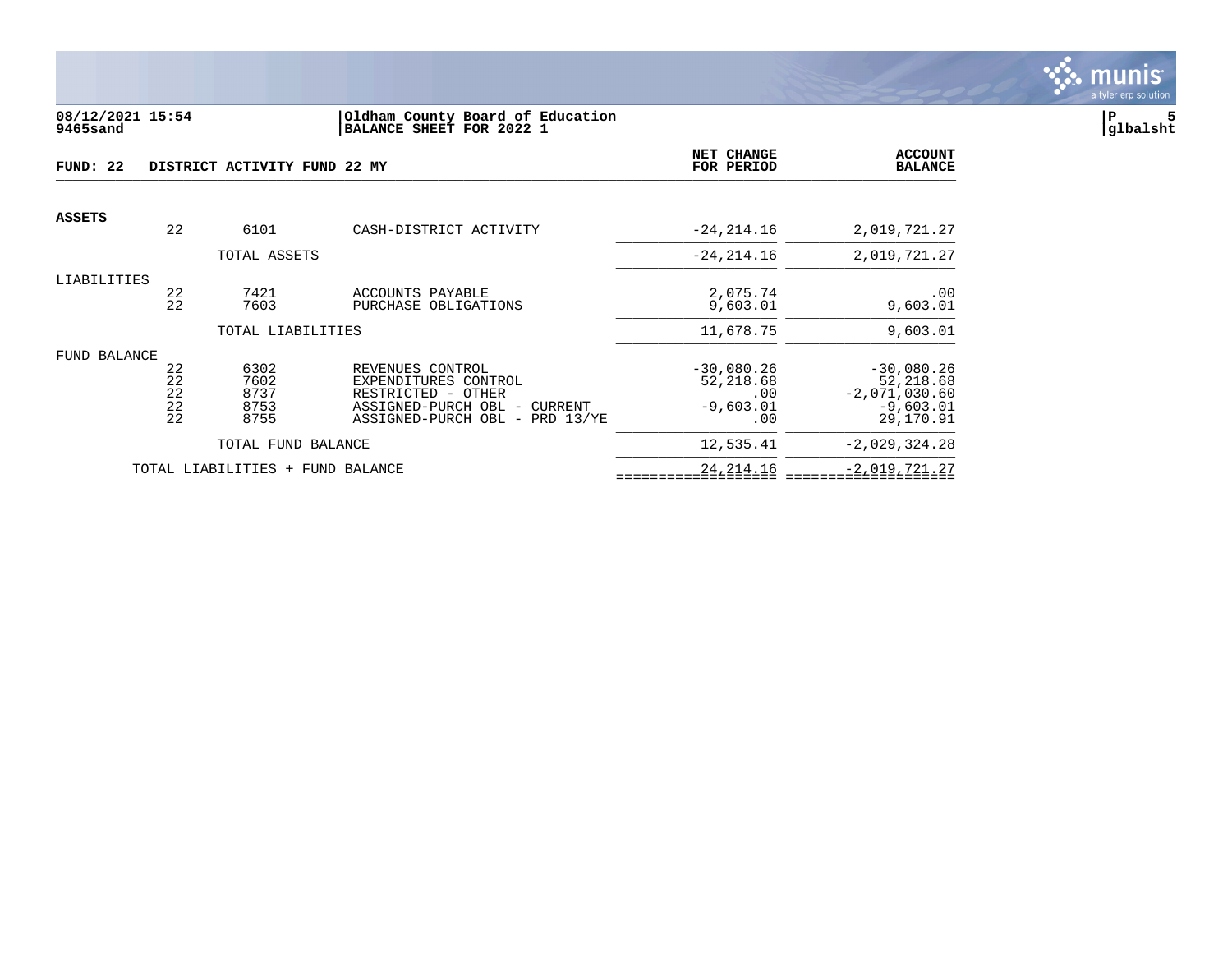

# **08/12/2021 15:54 |Oldham County Board of Education |P 6 9465sand |BALANCE SHEET FOR 2022 1 |glbalsht**

| FUND: 25      |                                  | SCHOOL ACTIVITY FUND 25 |                                             | NET CHANGE<br>FOR PERIOD | <b>ACCOUNT</b><br><b>BALANCE</b> |
|---------------|----------------------------------|-------------------------|---------------------------------------------|--------------------------|----------------------------------|
| <b>ASSETS</b> | 25                               | 6106                    | CASH - OTHER                                | .00                      | 1,012,677.20                     |
|               | 25                               | 6153                    | ACCOUNTS RECEIVABLE                         | .00                      | 43,704.05                        |
|               |                                  | TOTAL ASSETS            |                                             | .00                      | 1,056,381.25                     |
| LIABILITIES   | 25                               | 7420                    | OTHER PAYABLES ACCRUED                      | .00                      | $-33,845.16$                     |
|               |                                  | TOTAL LIABILITIES       |                                             | .00                      | $-33,845.16$                     |
| FUND BALANCE  |                                  |                         |                                             |                          |                                  |
|               | 25<br>25                         | 8737<br>8770            | RESTRICTED OTHER<br>UNASSIGNED FUND BALANCE | .00<br>.00               | $-954, 519.41$<br>$-68,016.68$   |
|               |                                  | TOTAL FUND BALANCE      |                                             | .00                      | $-1,022,536.09$                  |
|               | TOTAL LIABILITIES + FUND BALANCE |                         |                                             | .00                      | $-1,056,381.25$                  |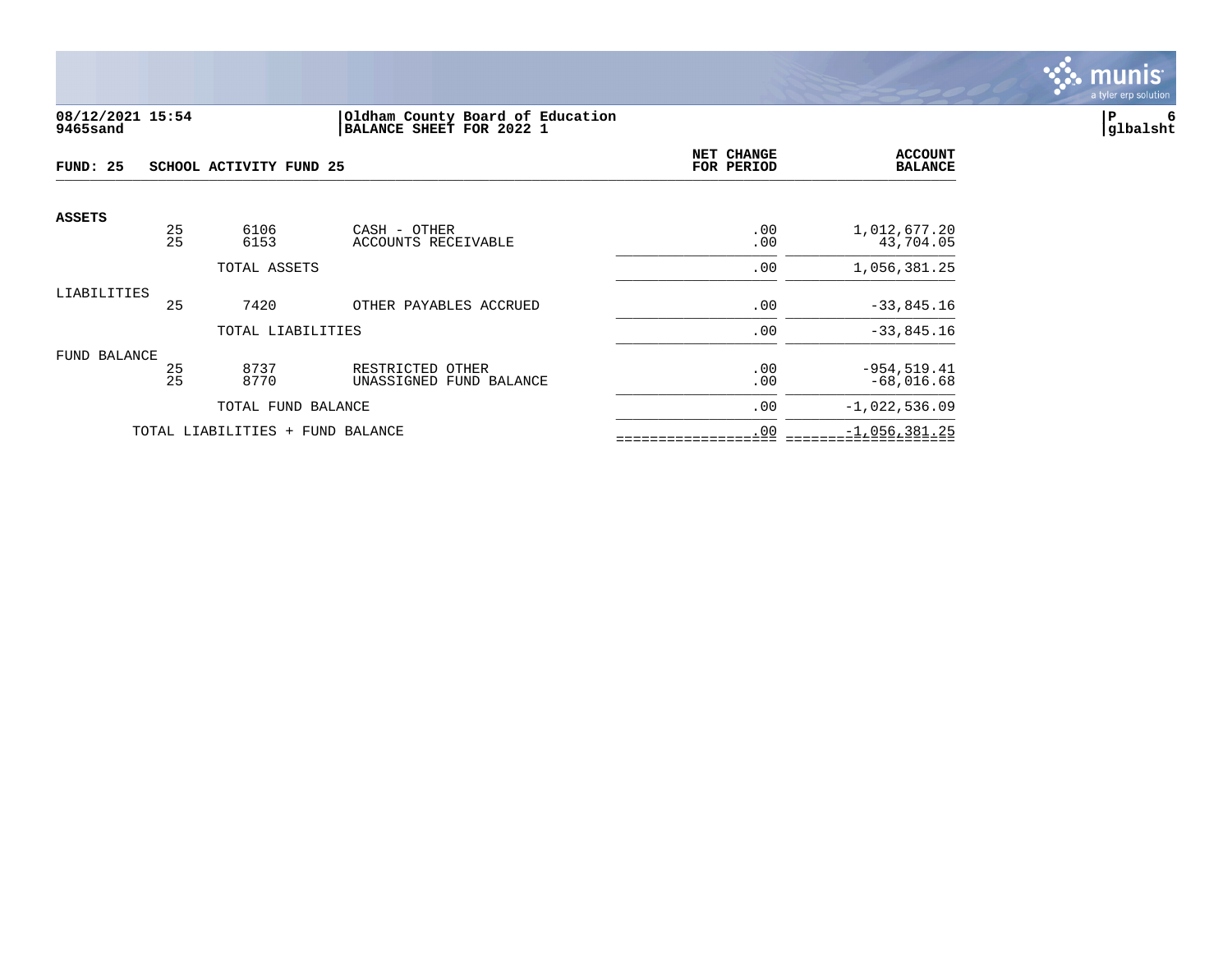

# **08/12/2021 15:54 |Oldham County Board of Education |P 7 9465sand |BALANCE SHEET FOR 2022 1 |glbalsht**

| FUND: 310    |                | CAPITAL OUTLAY FUND              |                                                                                    | NET CHANGE<br>FOR PERIOD    | <b>ACCOUNT</b><br><b>BALANCE</b>                      |
|--------------|----------------|----------------------------------|------------------------------------------------------------------------------------|-----------------------------|-------------------------------------------------------|
| ASSETS       | 31             | 6101                             | CASH IN BANK-CAPITAL OUTLAY                                                        | 601,762.00                  | 4,953,010.00                                          |
|              |                | TOTAL ASSETS                     |                                                                                    | 601,762.00                  | 4,953,010.00                                          |
| FUND BALANCE | 31<br>31<br>31 | 6302<br>8734<br>8738             | REVENUES CONTROL<br>RESTRICTED-SFCC ESCROW-PRIOR<br>RESTRICTED SFCC ESCROW CURRENT | $-601,762.00$<br>.00<br>.00 | $-601,762.00$<br>$-2, 344, 323.00$<br>$-2,006,925.00$ |
|              |                | TOTAL FUND BALANCE               |                                                                                    | $-601,762.00$               | $-4,953,010.00$                                       |
|              |                | TOTAL LIABILITIES + FUND BALANCE |                                                                                    | $-601,762.00$               | $-4,953,010.00$                                       |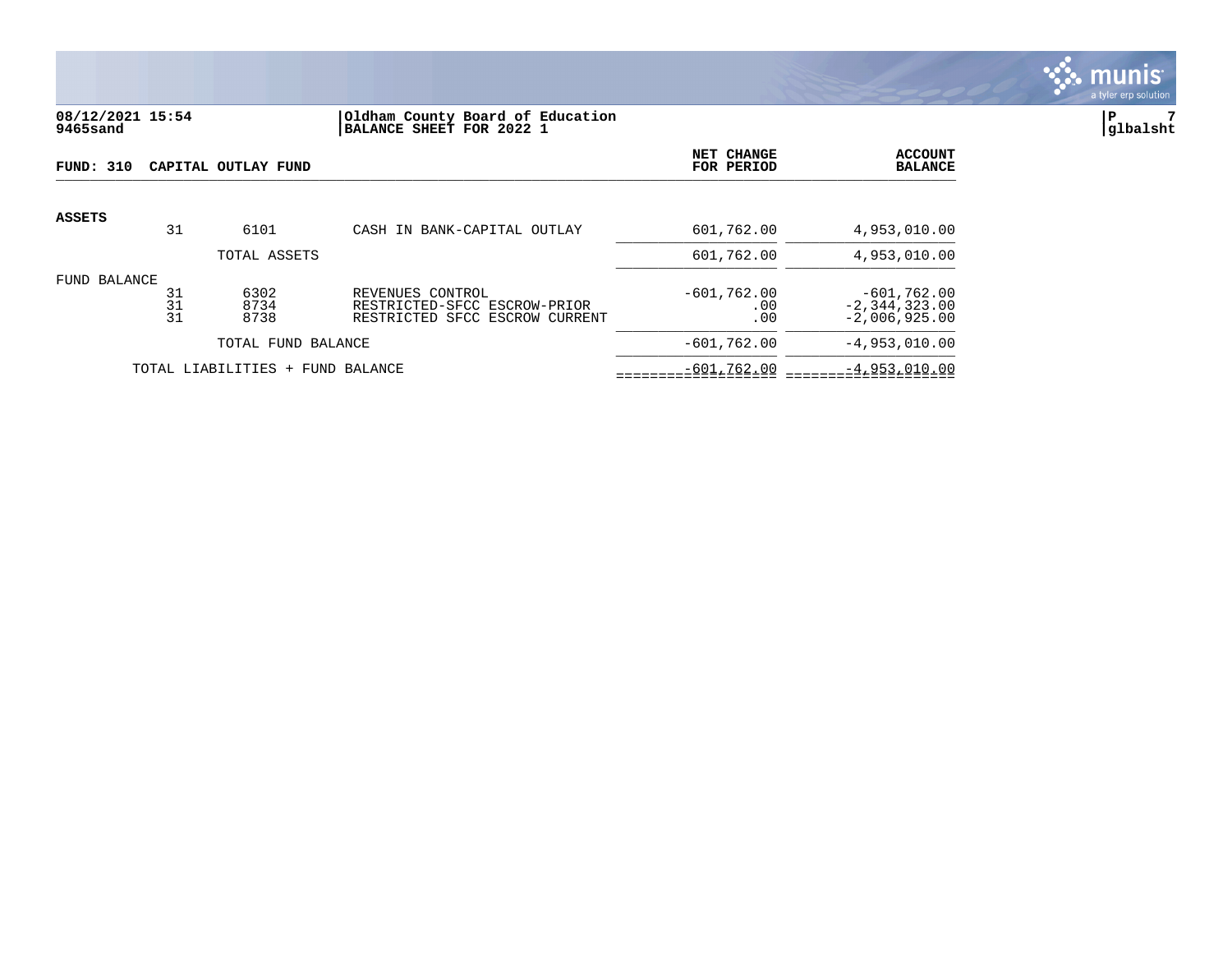

# **08/12/2021 15:54 |Oldham County Board of Education |P 8 9465sand |BALANCE SHEET FOR 2022 1 |glbalsht**

| FUND: 320    |                            | BLDING FUND (5CNT LEVY-DT SVC)       |                                                                                                                                             | NET CHANGE<br>FOR PERIOD                           | <b>ACCOUNT</b><br><b>BALANCE</b>                                                  |
|--------------|----------------------------|--------------------------------------|---------------------------------------------------------------------------------------------------------------------------------------------|----------------------------------------------------|-----------------------------------------------------------------------------------|
| ASSETS       | 32                         | 6101                                 | CASH-SPECIAL VOTED BLDG FUND                                                                                                                | 2,045,753.32                                       | 12,397,055.96                                                                     |
|              |                            | TOTAL ASSETS                         |                                                                                                                                             | 2,045,753.32                                       | 12,397,055.96                                                                     |
| FUND BALANCE | 32<br>32<br>32<br>32<br>32 | 6302<br>7602<br>8734<br>8735<br>8738 | REVENUES CONTROL<br>EXPENDITURES CONTROL<br>RESTRICTED-SFCC ESCROW-PRIOR<br>RESTRICTED-FUTURE CONSTR BG-1<br>RESTRICTED SFCC ESCROW CURRENT | $-2,536,745.00$<br>490,991.68<br>.00<br>.00<br>.00 | $-2,536,745.00$<br>490,991.68<br>$-5,025,773.55$<br>212,958.58<br>$-5,538,487.67$ |
|              |                            | TOTAL FUND BALANCE                   |                                                                                                                                             | $-2,045,753.32$                                    | $-12,397,055.96$                                                                  |
|              |                            | TOTAL LIABILITIES + FUND BALANCE     |                                                                                                                                             | $-2,045,753.32$                                    | $-12, 397, 055.96$                                                                |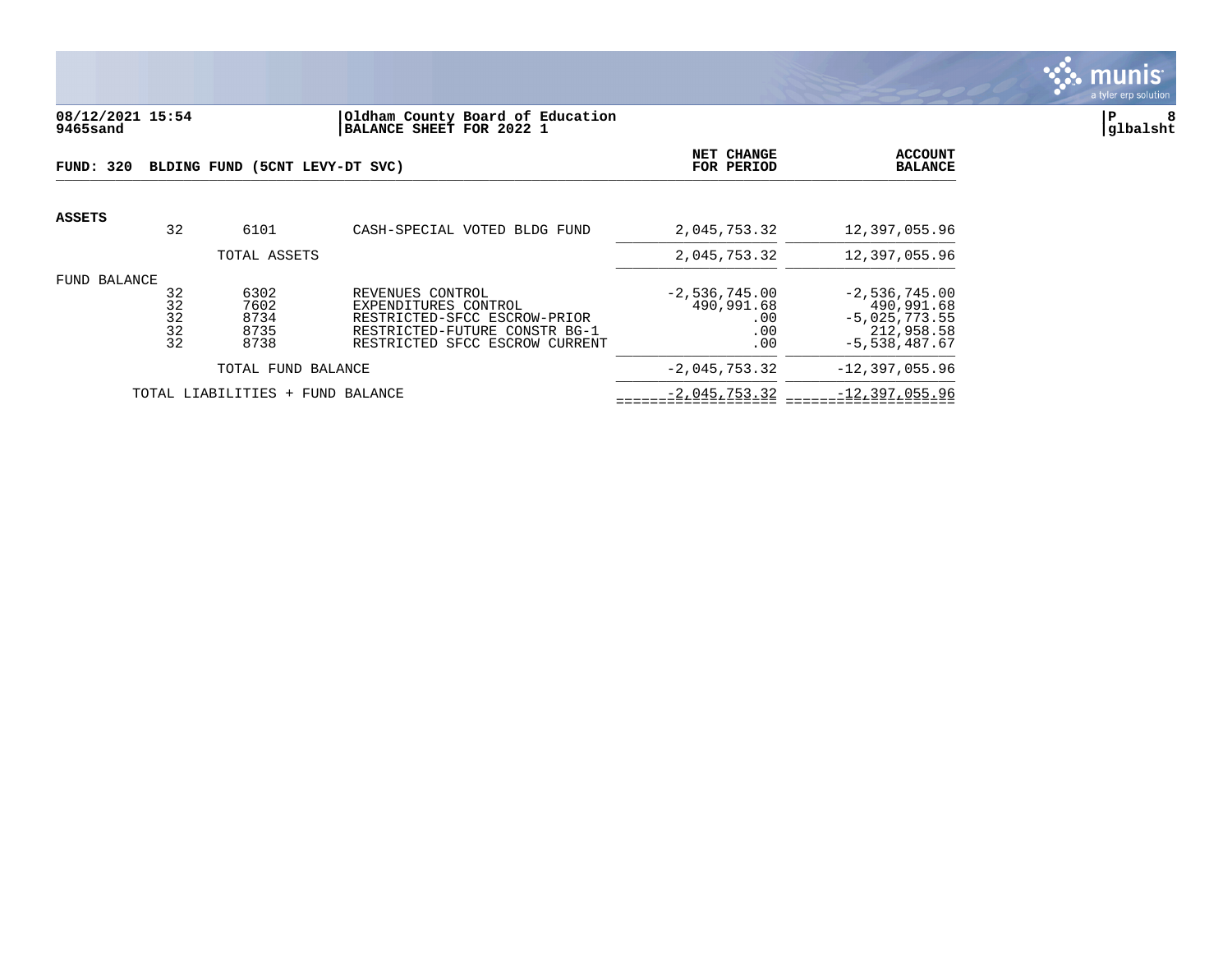

# **08/12/2021 15:54 |Oldham County Board of Education |P 9 9465sand |BALANCE SHEET FOR 2022 1 |glbalsht**

| <b>FUND: 360</b> |                                  | CONSTRUCTION FUND                            |                                                                                                                                                                         | <b>NET CHANGE</b><br>FOR PERIOD                              | <b>ACCOUNT</b><br><b>BALANCE</b>                                                      |
|------------------|----------------------------------|----------------------------------------------|-------------------------------------------------------------------------------------------------------------------------------------------------------------------------|--------------------------------------------------------------|---------------------------------------------------------------------------------------|
| <b>ASSETS</b>    |                                  |                                              |                                                                                                                                                                         |                                                              |                                                                                       |
|                  | 36<br>36<br>36<br>36<br>36       | 6101<br>6101J<br>6101M<br>6101N<br>6101P     | CASH IN BANK-CONSTRUCTION FUND<br>CASH-OCMS RENOV FY13<br>CASH - SOMS RENOVATION<br>CASH-NEXT GEN H.S.<br>CASH - CAMDEN ES RENOVATION                                   | $-523,080.55$<br>.00<br>.00<br>.00<br>1,436.63               | $-2,708,254.08$<br>99,478.08<br>738,086.90<br>1,123,685.56<br>1,622,376.20            |
|                  |                                  | TOTAL ASSETS                                 |                                                                                                                                                                         | $-521,643.92$                                                | 875, 372.66                                                                           |
| LIABILITIES      | 36<br>36<br>36                   | 7420<br>7421<br>7603                         | OTHER PAYABLES ACCRUED<br><b>ACCOUNTS PAYABLE</b><br>PURCHASE OBLIGATIONS                                                                                               | .00<br>10,803.91<br>57,800.20                                | $-1,427,487.82$<br>.00<br>411, 492.41                                                 |
|                  |                                  | TOTAL LIABILITIES                            |                                                                                                                                                                         | 68,604.11                                                    | $-1,015,995.41$                                                                       |
| FUND BALANCE     | 36<br>36<br>36<br>36<br>36<br>36 | 6302<br>7602<br>8735<br>8753<br>8755<br>8770 | REVENUES CONTROL<br>EXPENDITURES CONTROL<br>RESTRICTED-FUTURE CONSTRUCTION<br>ASSIGNED-PURCH OBL - CURRENT<br>ASSIGNED-PURCH OBL - PRD 13/YE<br>UNASSIGNED FUND BALANCE | $-932.63$<br>511,772.64<br>.00<br>$-57,800.20$<br>.00<br>.00 | $-932.63$<br>511,772.64<br>41,275.15<br>$-411, 492.41$<br>353,692.21<br>$-353,692.21$ |
|                  |                                  | TOTAL FUND BALANCE                           |                                                                                                                                                                         | 453,039.81                                                   | 140,622.75                                                                            |
|                  |                                  | TOTAL LIABILITIES + FUND BALANCE             |                                                                                                                                                                         | 521,643.92                                                   | $-875, 372.66$                                                                        |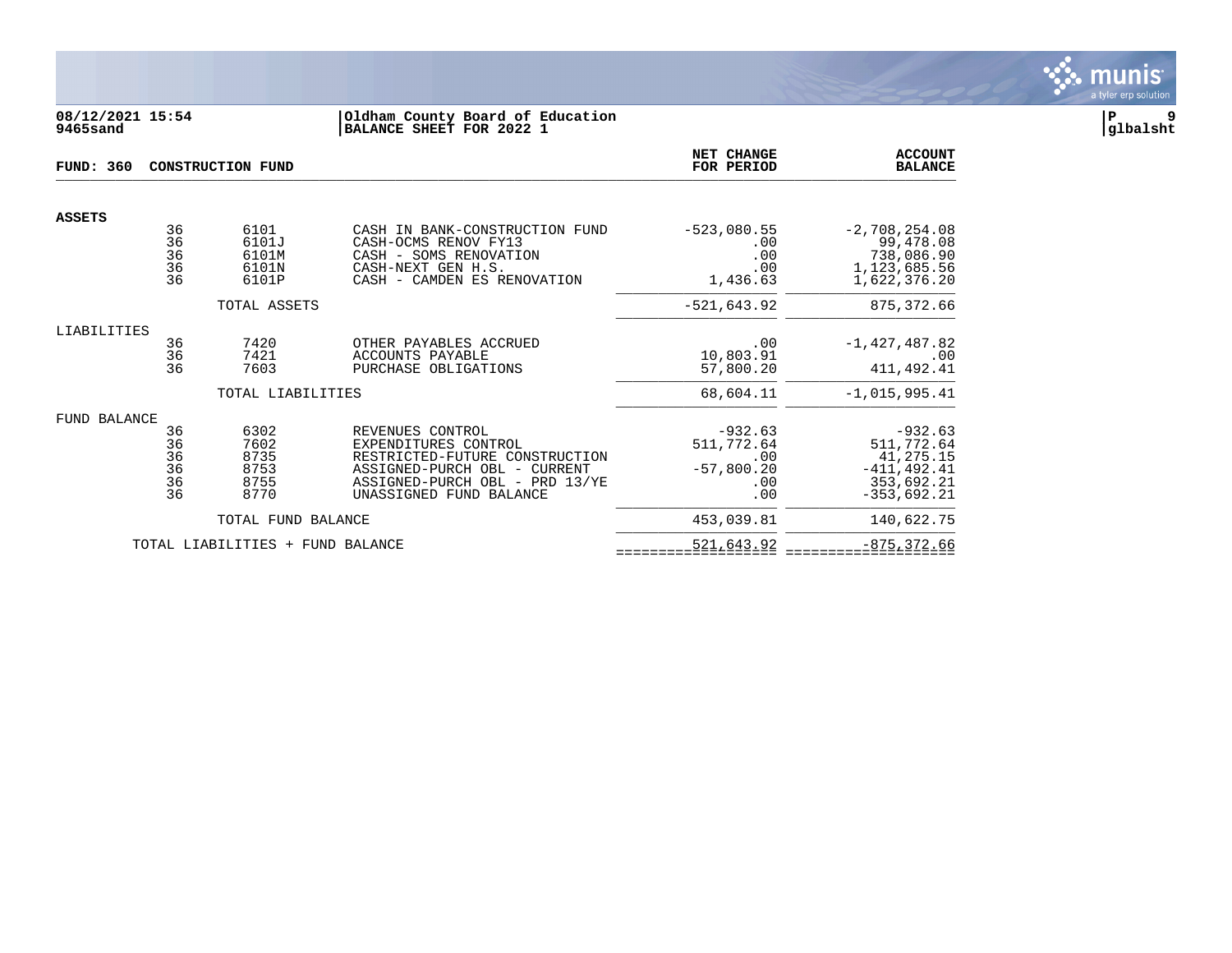

# **08/12/2021 15:54 |Oldham County Board of Education |P 10 9465sand |BALANCE SHEET FOR 2022 1 |glbalsht**

| FUND: 400                |                                  |      |                      | NET CHANGE    | <b>ACCOUNT</b> |
|--------------------------|----------------------------------|------|----------------------|---------------|----------------|
| <b>DEBT SERVICE FUND</b> |                                  |      |                      | FOR PERIOD    | <b>BALANCE</b> |
| <b>FUND BALANCE</b>      | 40                               | 6302 | REVENUES CONTROL     | $-490,991.68$ | $-490,991.68$  |
|                          | 40                               | 7602 | EXPENDITURES CONTROL | 490,991.68    | 490,991.68     |
| TOTAL FUND BALANCE       |                                  |      |                      | .00           | .00            |
|                          | TOTAL LIABILITIES + FUND BALANCE |      |                      | .00           | .0C            |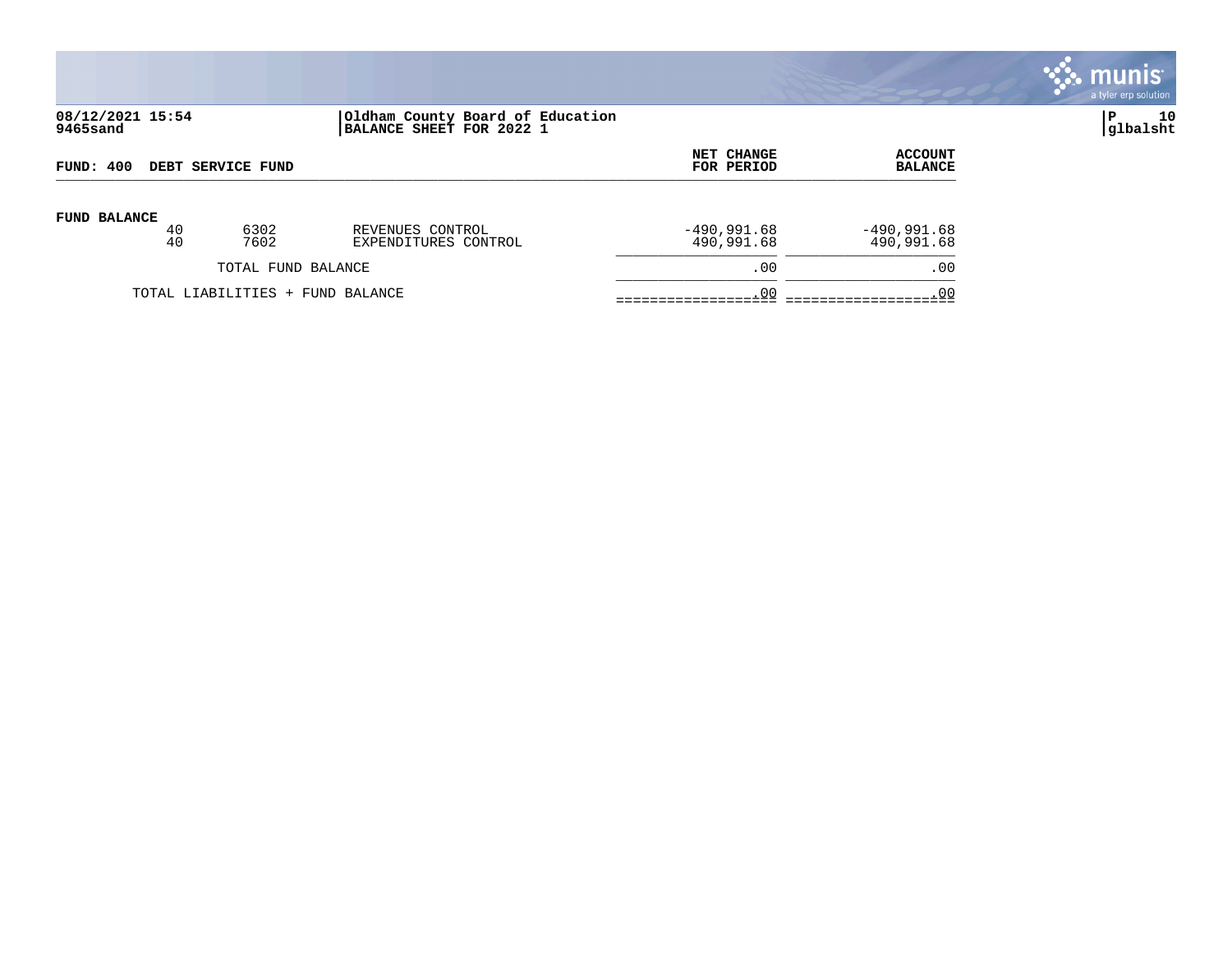

## **08/12/2021 15:54 |Oldham County Board of Education |P 11 9465sand |BALANCE SHEET FOR 2022 1 |glbalsht**

| FUND: 51      | <b>FOOD SERVICE FUND</b>                      |                                                         |                                                                                                                                                                                                     |                                                                           | <b>ACCOUNT</b><br><b>BALANCE</b>                                                                                 |
|---------------|-----------------------------------------------|---------------------------------------------------------|-----------------------------------------------------------------------------------------------------------------------------------------------------------------------------------------------------|---------------------------------------------------------------------------|------------------------------------------------------------------------------------------------------------------|
| <b>ASSETS</b> |                                               |                                                         |                                                                                                                                                                                                     |                                                                           |                                                                                                                  |
|               | 51<br>51<br>51<br>51<br>51                    | 6101<br>6130<br>6171<br>64000<br>6400P                  | CASH IN BANK-FOOD SERVICE<br>INTERFUND RECEIVABLES<br>INVENTORIES FOR CONSUMPTION<br>DEFRD OUTFLOWS OPEBen LIAB<br>DEFRD OUTFLOWS PENSION LIAB                                                      | 236,626.09<br>$-40,928.70$<br>$.00 \,$<br>.00<br>.00                      | 1,935,575.95<br>$-40,890.40$<br>154,432.51<br>296,309.00<br>718,921.00                                           |
|               |                                               | TOTAL ASSETS                                            |                                                                                                                                                                                                     | 195,697.39                                                                | 3,064,348.06                                                                                                     |
| LIABILITIES   |                                               |                                                         |                                                                                                                                                                                                     |                                                                           |                                                                                                                  |
|               | 51<br>51<br>51<br>51<br>51<br>51              | 7421<br>75410<br>7541P<br>7603<br>77000<br>7700P        | ACCOUNTS PAYABLE<br>UNFUNDED OPEBen LIABILITY<br>UNFUNDED PENSION LIABILITY<br>PURCHASE OBLIGATIONS<br>DEFERRED INFLOW OPEB LIAB<br>DEFERRED INFLOW PENSION LIAB                                    | $-126,039.68$<br>.00<br>.00<br>34,748.46<br>.00<br>.00                    | $-126,039.68$<br>$-783, 438.00$<br>$-3, 276, 764.00$<br>34,748.46<br>$-292,967.00$<br>$-153,758.00$              |
|               |                                               | TOTAL LIABILITIES                                       |                                                                                                                                                                                                     | $-91, 291, 22$                                                            | $-4,598,218.22$                                                                                                  |
| FUND BALANCE  | 51<br>51<br>51<br>51<br>$\frac{51}{51}$<br>51 | 6302<br>7602<br>8712<br>87370<br>8737P<br>8739I<br>8753 | REVENUES CONTROL<br>EXPENDITURES CONTROL<br>UNRESTRICTED NET ASSETS<br>RESTRICTED OPEBen LIAB ENTPRIS<br>RESTRICTED OTHER PENSION<br>RSTRCTD NET POSITION INVENTORY<br>ASSIGNED-PURCH OBL - CURRENT | $-235,812.97$<br>166, 155. 26<br>.00<br>.00<br>.00<br>.00<br>$-34.748.46$ | $-235,812.97$<br>166, 155. 26<br>$-1,698,988.16$<br>780,096.00<br>2,711,601.00<br>$-154, 432.51$<br>$-34,748.46$ |
|               |                                               | TOTAL FUND BALANCE                                      |                                                                                                                                                                                                     | $-104, 406.17$                                                            | 1,533,870.16                                                                                                     |
|               |                                               | TOTAL LIABILITIES + FUND BALANCE                        |                                                                                                                                                                                                     | $-195,697.39$                                                             | $-3,064,348.06$                                                                                                  |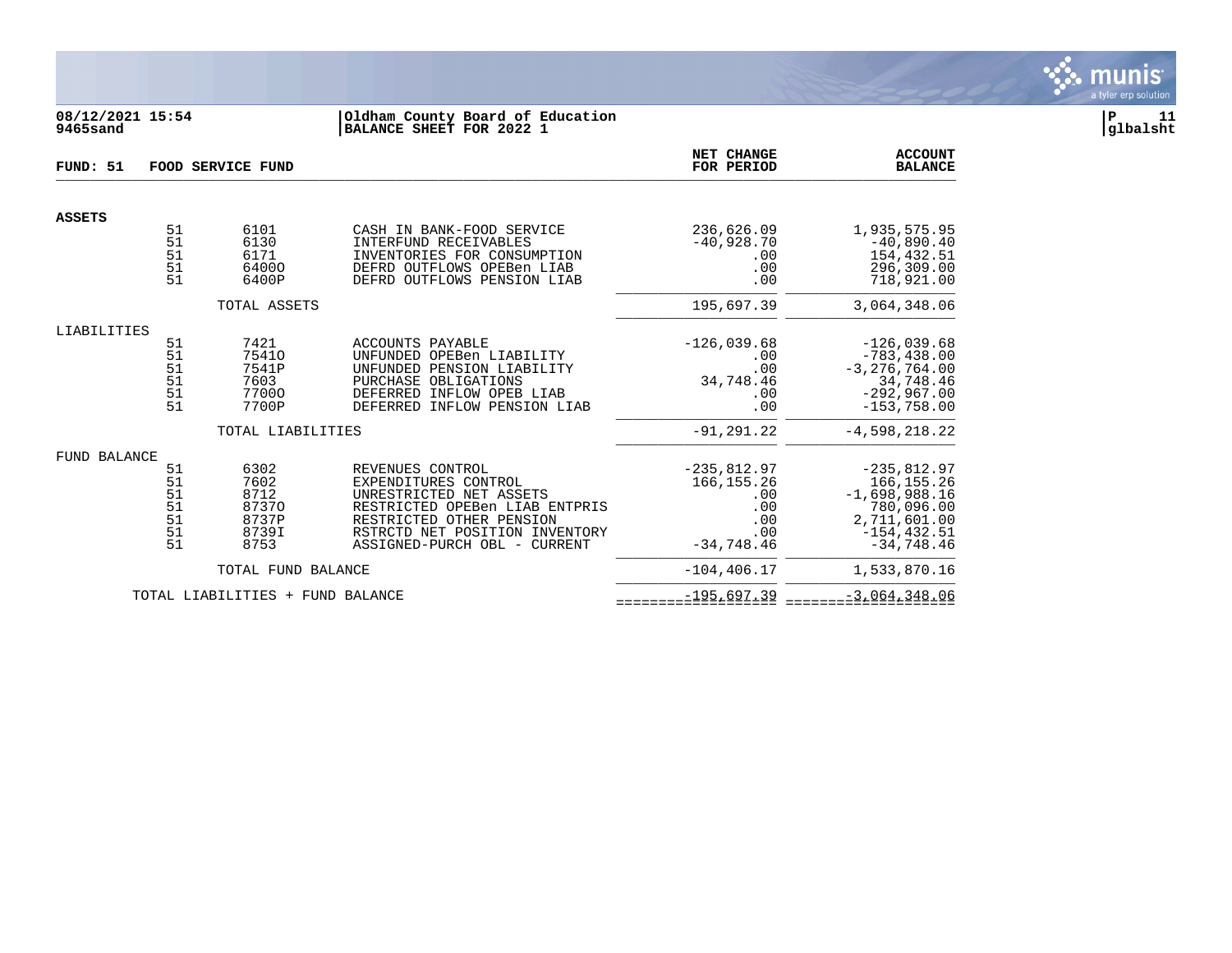

# **08/12/2021 15:54 |Oldham County Board of Education |P 12 9465sand |BALANCE SHEET FOR 2022 1 |glbalsht**

| FUND: 52            |                                                           | DAYCARE PROGRAM                                                        |                                                                                                                                                                                                                                                           | NET CHANGE<br>FOR PERIOD                                                                               | <b>ACCOUNT</b><br><b>BALANCE</b>                                                                                             |
|---------------------|-----------------------------------------------------------|------------------------------------------------------------------------|-----------------------------------------------------------------------------------------------------------------------------------------------------------------------------------------------------------------------------------------------------------|--------------------------------------------------------------------------------------------------------|------------------------------------------------------------------------------------------------------------------------------|
| <b>ASSETS</b>       |                                                           |                                                                        |                                                                                                                                                                                                                                                           |                                                                                                        |                                                                                                                              |
|                     | 52<br>52<br>$5\overline{2}$<br>52                         | 6101<br>6130<br>64000<br>6400P                                         | CASH IN BANK-DAYCARE<br>INTERFUND RECEIVABLES<br>DEFRD OUTFLOWS OPEBen LIAB<br>DEFRD OUTFLOWS PENSION LIAB                                                                                                                                                | 243, 313. 33<br>$-62, 323.95$<br>.00<br>.00                                                            | 2, 165, 531.63<br>$-61, 184.14$<br>318,235.00<br>772,117.00                                                                  |
|                     |                                                           | TOTAL ASSETS                                                           |                                                                                                                                                                                                                                                           | 180,989.38                                                                                             | 3,194,699.49                                                                                                                 |
| LIABILITIES         |                                                           |                                                                        |                                                                                                                                                                                                                                                           |                                                                                                        |                                                                                                                              |
|                     | 52<br>52<br>52<br>$\overline{52}$<br>52<br>52             | 7421<br>75410<br>7541P<br>7603<br>77000<br>7700P                       | <b>ACCOUNTS PAYABLE</b><br>UNFUNDED OPEBen LIABILITY<br>UNFUNDED PENSION LIABILITY<br>PURCHASE OBLIGATIONS<br>DEFERRED INFLOW OPEB LIAB<br>DEFERRED INFLOW PENSION LIAB                                                                                   | 4,621.78<br>.00<br>.00<br>57,170.89<br>.00<br>.00                                                      | $.00$<br>-841,409.00<br>$-3,519,227.00$<br>73,350.31<br>$-314,645.00$<br>$-165, 136.00$                                      |
|                     |                                                           | TOTAL LIABILITIES                                                      |                                                                                                                                                                                                                                                           | 61,792.67                                                                                              | $-4,767,066.69$                                                                                                              |
| <b>FUND BALANCE</b> |                                                           |                                                                        |                                                                                                                                                                                                                                                           |                                                                                                        |                                                                                                                              |
|                     | 52<br>52<br>$\frac{52}{52}$<br>52<br>52<br>52<br>52<br>52 | 6302<br>7602<br>8712<br>87370<br>8737P<br>8739<br>8753<br>8755<br>8770 | REVENUES CONTROL<br>EXPENDITURES CONTROL<br>UNRESTRICTED NET ASSETS<br>RESTRICTED OPEBen LIAB ENTPRIS<br>RESTRICTED OTHER PENSION<br>RESTRICTED-NET POSITION<br>ASSIGNED-PURCH OBL - CURRENT<br>ASSIGNED-PURCH OBL - PRD 13/YE<br>UNASSIGNED FUND BALANCE | $-243, 313.33$<br>57,702.17<br>.00<br>.00<br>.00<br>16,179.42<br>$-57, 170.89$<br>$-16, 179.42$<br>.00 | $-243, 313.33$<br>57,702.17<br>$-1,902,556.91$<br>837,819.00<br>2,912,246.00<br>.00<br>$-73, 350.31$<br>.00<br>$-16, 179.42$ |
|                     |                                                           | TOTAL FUND BALANCE                                                     |                                                                                                                                                                                                                                                           | $-242,782.05$                                                                                          | 1,572,367.20                                                                                                                 |
|                     |                                                           | TOTAL LIABILITIES + FUND BALANCE                                       |                                                                                                                                                                                                                                                           | $-180,989.38$                                                                                          | $-3,194,699.49$                                                                                                              |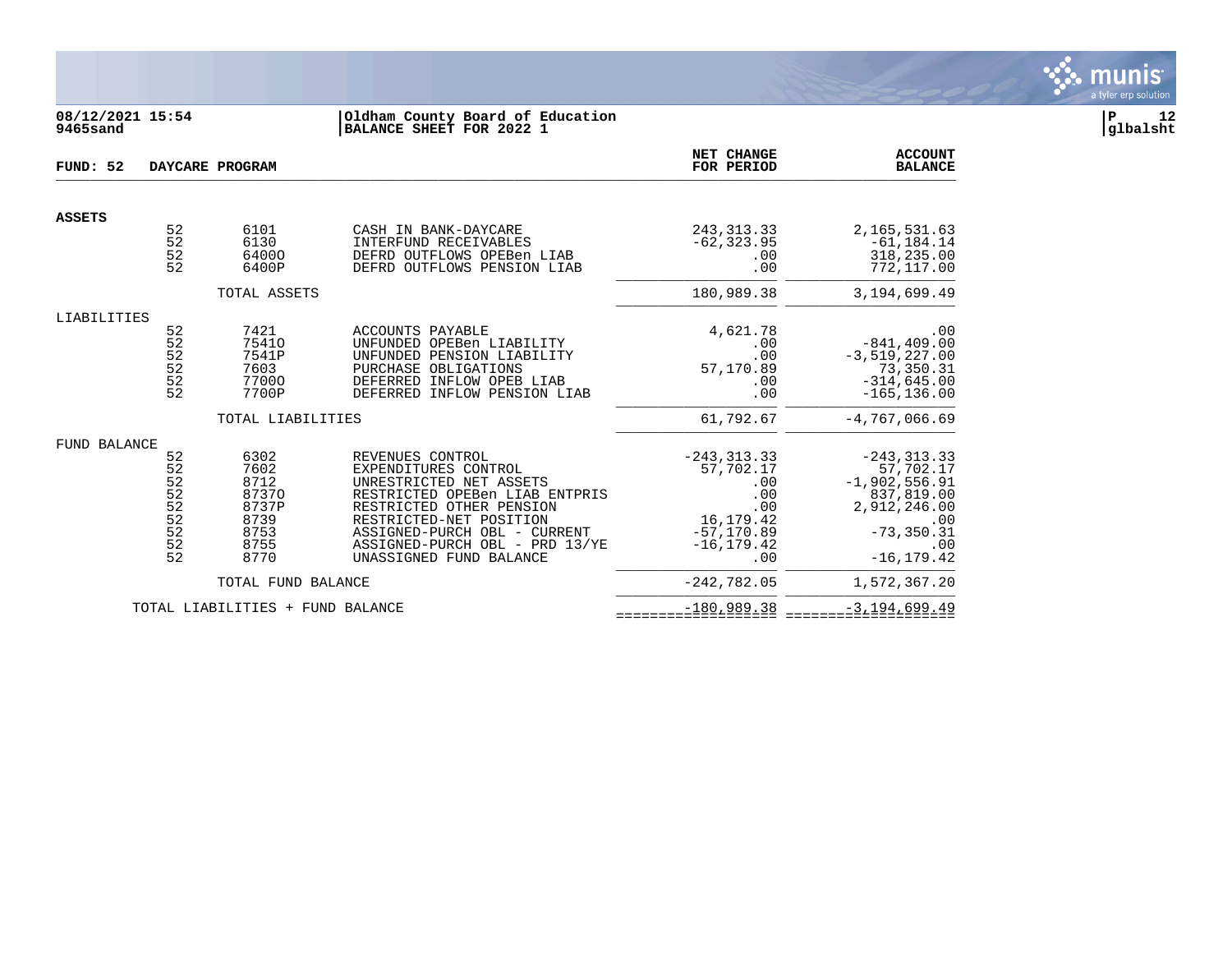

## **08/12/2021 15:54 |Oldham County Board of Education |P 13 9465sand |BALANCE SHEET FOR 2022 1 |glbalsht**

|               |              | FUND: 7000 FIDUCIARY - PENS/INVST/PRIVATE | NET CHANGE<br>FOR PERIOD                           | <b>ACCOUNT</b><br><b>BALANCE</b> |                 |
|---------------|--------------|-------------------------------------------|----------------------------------------------------|----------------------------------|-----------------|
| <b>ASSETS</b> | 70<br>70     | 6101<br>6111                              | CASH-OPERATING ACCOUNT CUNDIFF<br>INVESTMENTS DULA | .00<br>.00                       | 4,931.05<br>.70 |
|               | TOTAL ASSETS |                                           |                                                    | .00                              | 4,931.75        |
| FUND BALANCE  | 70           | 8737                                      | RESTRICTED<br>- OTHER                              | .00                              | $-4,931.75$     |
|               |              | TOTAL FUND BALANCE                        |                                                    | .00                              | $-4,931.75$     |
|               |              | TOTAL LIABILITIES + FUND BALANCE          | .00                                                | $-4,931.75$                      |                 |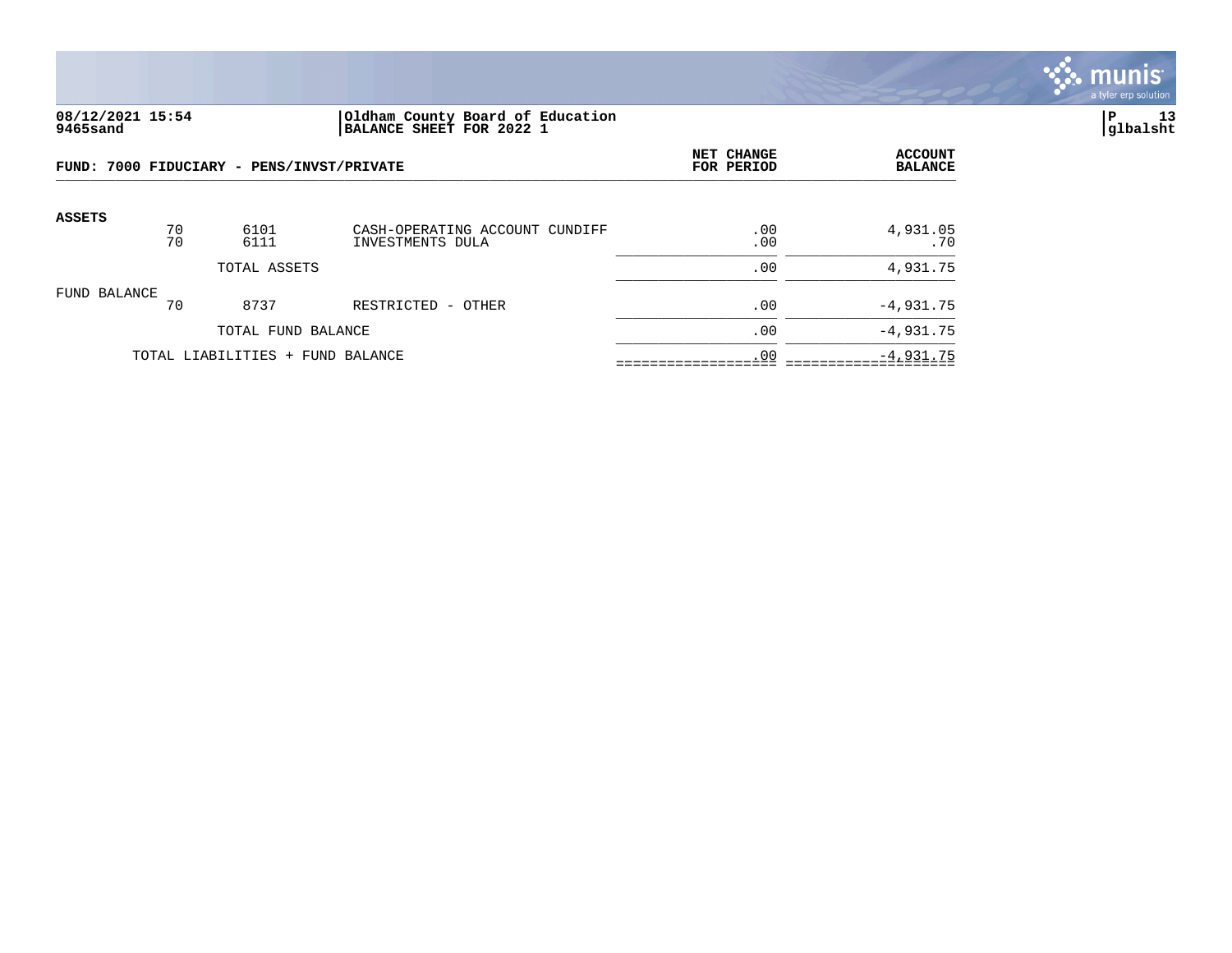

#### **08/12/2021 15:54 |Oldham County Board of Education |P 14 9465sand |BALANCE SHEET FOR 2022 1 |glbalsht**

| FUND: 8                          |          | GOVERNMENTAL CAPITAL ASSETS | NET CHANGE<br>FOR PERIOD                          | <b>ACCOUNT</b><br><b>BALANCE</b> |                                   |
|----------------------------------|----------|-----------------------------|---------------------------------------------------|----------------------------------|-----------------------------------|
| <b>ASSETS</b>                    |          |                             |                                                   |                                  |                                   |
|                                  | 80       | 6201                        | LAND                                              | .00                              | 12,704,302.00                     |
|                                  | 80<br>80 | 6211<br>6212                | LAND IMPROVEMENTS<br>ACCUM DEPREC-LAND IMPROVMNTS | .00<br>.00                       | 5,266,702.04<br>$-2, 227, 322.72$ |
|                                  | 80       | 6221                        | BUILDINGS & BLDG IMPROVEMENTS                     | .00                              | 283, 240, 101.79                  |
|                                  | 80       | 6222                        | ACCUM DEPREC-BUILDINGS                            | .00                              | $-101,871,845.08$                 |
|                                  | 80       | 6231                        | TECHNOLOGY EOUIPMENT                              | .00                              | 8,029,024.27                      |
|                                  | 80       | 6232                        | ACCUM DEPREC-TECH EOUIPMENT                       | .00                              | $-6, 223, 889.35$                 |
|                                  | 80       | 6241                        | VEHICLES                                          | .00                              | 18, 454, 130.53                   |
|                                  | 80       | 6242                        | ACCUM DEPREC-VEHICLES                             | .00                              | $-13,812,564.67$                  |
|                                  | 80       | 6251                        | MACHINERY AND EQUIPMENT                           | .00                              | 4, 138, 308. 22                   |
|                                  | 80       | 6252                        | ACCUM DEPR-MACHINERY & EQUIP                      | .00                              | $-2,582,957.13$                   |
|                                  | 80<br>80 | 6261                        | CONSTRUCTION WORK IN PROGRESS                     | .00                              | 19,653,142.46                     |
|                                  | 80       | 6271<br>6272                | INFRASTRUCTURE<br>ACCUM DEPREC-INFRASTRUCTURE     | .00<br>.00                       | 2,694,930.74<br>$-1,670,086.34$   |
|                                  |          |                             |                                                   |                                  |                                   |
|                                  |          | TOTAL ASSETS                | .00                                               | 225, 791, 976. 76                |                                   |
| FUND BALANCE                     |          |                             |                                                   |                                  |                                   |
|                                  | 80       | 8710                        | INVESTMENT IN GOVERNMTL ASSETS                    | .00                              | $-225,791,976.76$                 |
|                                  |          | TOTAL FUND BALANCE          | .00                                               | $-225,791,976.76$                |                                   |
| TOTAL LIABILITIES + FUND BALANCE |          |                             |                                                   | .00                              | $-225, 791, 976.76$               |